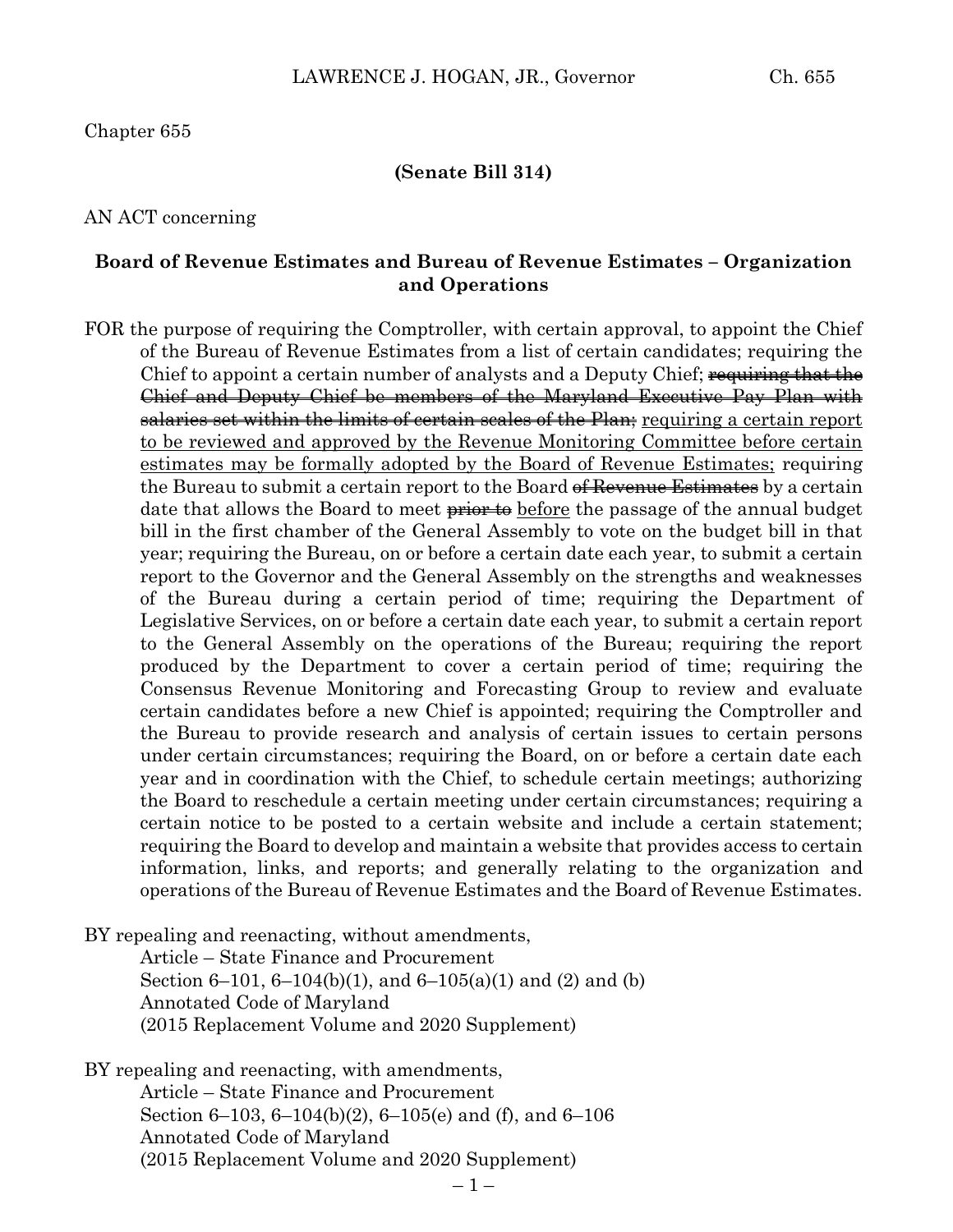BY adding to Article – State Finance and Procurement Section  $6-104(f)$  and  $(g)$ Annotated Code of Maryland (2015 Replacement Volume and 2020 Supplement)

SECTION 1. BE IT ENACTED BY THE GENERAL ASSEMBLY OF MARYLAND, That the Laws of Maryland read as follows:

# **Article – State Finance and Procurement**

6–101.

- (a) In this subtitle the following words have the meanings indicated.
- (b) "Board" means the Board of Revenue Estimates.
- (c) "Bureau" means the Bureau of Revenue Estimates.
- (d) "Chief" means the Chief of the Bureau.

6–103.

- (a) There is a Bureau of Revenue Estimates in the Office of the Comptroller.
- (b) (1) The head of the Bureau is the Chief.

(2) Subject to the supervision of the Comptroller, the Chief has administrative control of the Bureau.

(3) Unless the Comptroller, with the approval of the Board, determines that an alternative structure is appropriate, the Chief shall be subject to the supervision of the Deputy Comptroller with responsibility for tax administration.

(c) (1) Except as otherwise provided by law, subject to the approval of the Board, the Comptroller shall appoint the Chief **FROM A LIST OF NOT FEWER THAN THREE CANDIDATES REVIEWED AND EVALUATED BY THE REVENUE MONITORING COMMITTEE AND THE CONSENSUS REVENUE MONITORING AND FORECASTING GROUP ESTABLISHED UNDER § 6–105 OF THIS SUBTITLE**.

(2) The Chief may be removed only by a majority of the Board for incompetence or other good cause.

(3) **(I) THE CHIEF SHALL BE A MEMBER OF THE EXECUTIVE PAY**

**PLAN.**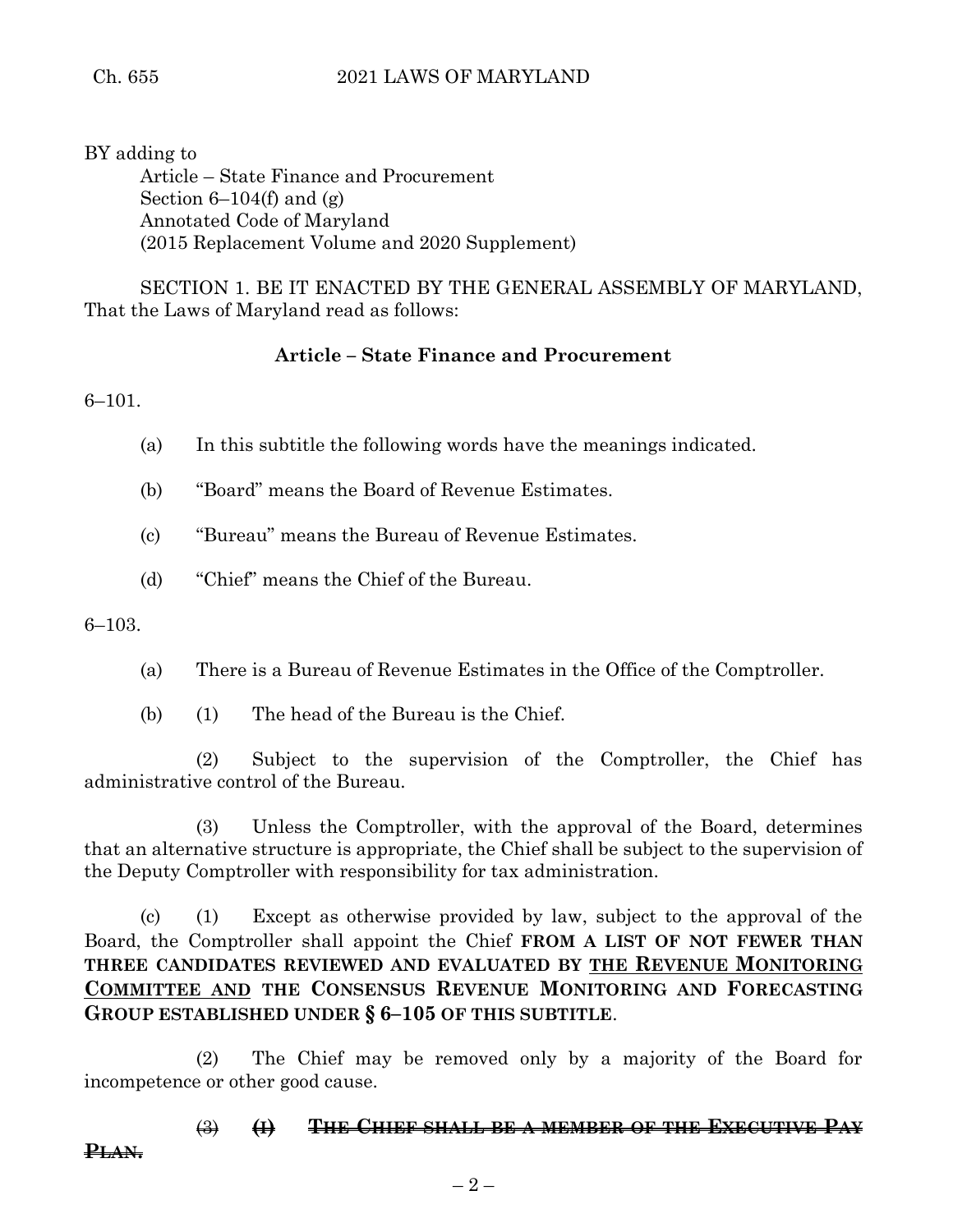## **(II) THE SALARY FOR THE CHIEF SHALL BE SET AT AN AMOUNT WITHIN THE LIMITS OF THE ES10 SCALE OF THE EXECUTIVE PAY PLAN.**

**(D) (1)** The Chief shall appoint other employees of the Bureau in accordance with the provisions of the State Personnel and Pensions Article**, INCLUDING:**

#### **(I) (1) A MINIMUM OF SIX ANALYSTS; AND**

## **(II) (2) ONE DEPUTY CHIEF**.

## **(2) (I) THE DEPUTY CHIEF SHALL BE A MEMBER OF THE EXECUTIVE PAY PLAN.**

## **(II) THE SALARY FOR THE DEPUTY CHIEF SHALL BE SET AT AN AMOUNT WITHIN THE LIMITS OF THE ES7 SCALE OF THE EXECUTIVE PAY PLAN.**

6–104.

(b) (1) After the end of each fiscal year, the Bureau shall submit to the Board a report that:

(i) contains an itemized statement of the State revenues from all sources for that fiscal year; and

(ii) includes any recommendations of the Bureau.

(2) **(I)** In December, March, and September of each year, the Bureau shall submit to the Board a report that contains an itemized statement of the estimated State revenues from all sources for the fiscal year following the fiscal year in which the report is made.

## **(II) THE REPORT REQUIRED UNDER SUBPARAGRAPH (I) OF THIS PARAGRAPH SHALL BE REVIEWED AND APPROVED BY THE REVENUE MONITORING COMMITTEE BEFORE THE ESTIMATES IN THE REPORT MAY BE FORMALLY ADOPTED BY THE BOARD.**

**(II) (III) THE BUREAU SHALL SUBMIT THE MARCH REPORT REQUIRED UNDER SUBPARAGRAPH (I) OF THIS PARAGRAPH TO THE BOARD BY A DATE THAT ALLOWS THE BOARD TO MEET PRIOR TO BEFORE THE PASSAGE OF THE ANNUAL BUDGET BILL IN THE FIRST CHAMBER OF THE GENERAL ASSEMBLY TO VOTE ON THE BUDGET BILL IN THAT YEAR.**

**(F) ON OR BEFORE FEBRUARY 1, 2023, AND FEBRUARY 1 OF EVERY FOURTH YEAR THEREAFTER, THE BUREAU, IN COLLABORATION WITH THE**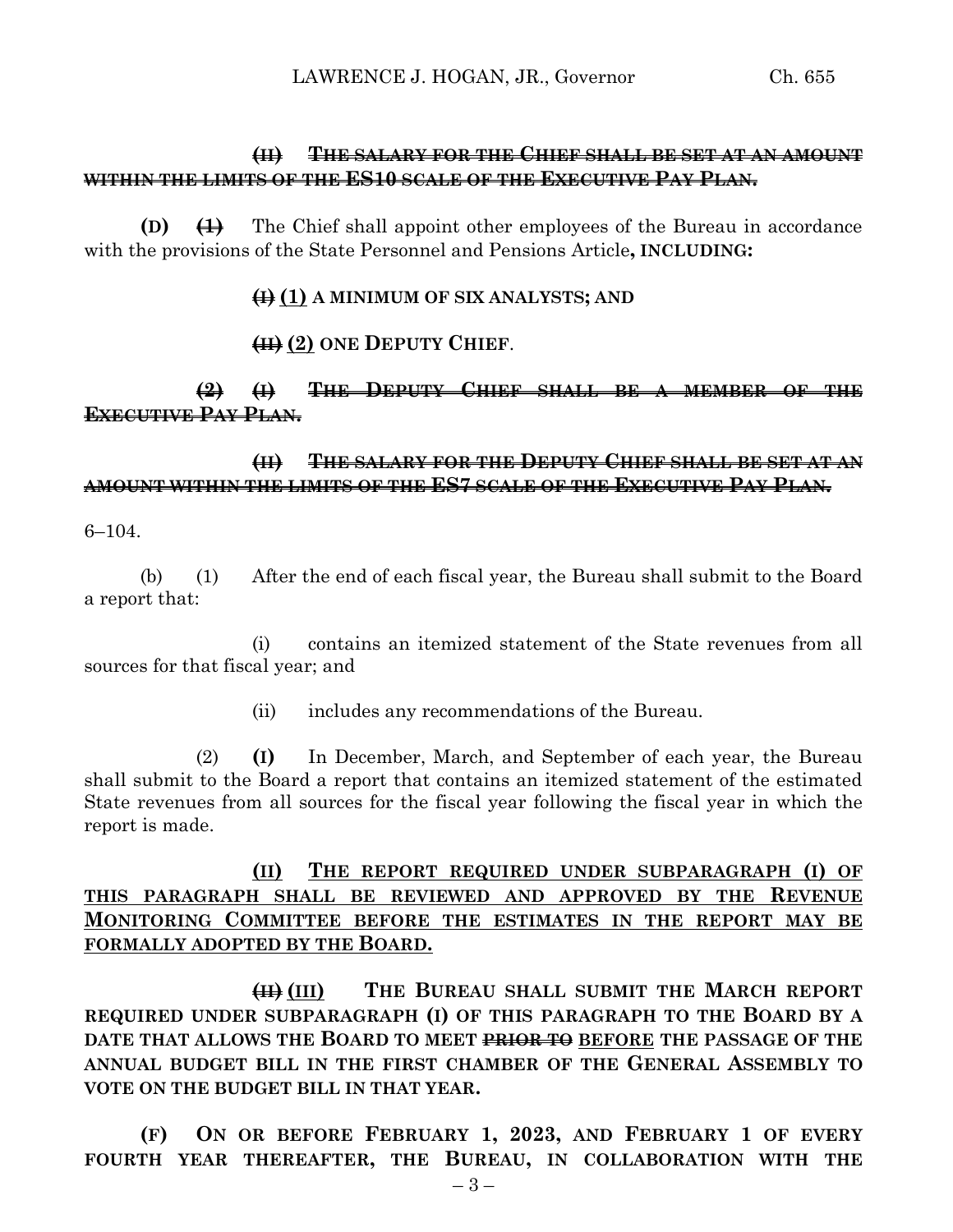**CONSENSUS REVENUE MONITORING AND FORECASTING GROUP ESTABLISHED UNDER § 6–105 OF THIS SUBTITLE, SHALL SUBMIT TO THE GOVERNOR AND, IN ACCORDANCE WITH § 2–1257 OF THE STATE GOVERNMENT ARTICLE, TO THE GENERAL ASSEMBLY A REPORT ON THE STRENGTHS AND WEAKNESSES OF THE BUREAU IN THE PRECEDING FOUR YEARS, INCLUDING:**

**(1) THE ACCURACY OF BUREAU ESTIMATES OF STATE REVENUE;**

**(2) THE IMPACT OF THE REVENUE VOLATILITY CAP ON REPORTING; AND**

**(3) THE CHALLENGES FACED BY THE BUREAU IN FORECASTING STATE REVENUES.**

**(G) (1) ON OR BEFORE AUGUST 1, 2023, AND AUGUST 1 OF EVERY FOURTH YEAR THEREAFTER, THE DEPARTMENT OF LEGISLATIVE SERVICES SHALL SUBMIT, IN ACCORDANCE WITH § 2–1257 OF THE STATE GOVERNMENT ARTICLE, TO THE GENERAL ASSEMBLY A REPORT ON THE OPERATIONS OF THE BUREAU, INCLUDING:**

**(I) AN ANALYSIS OF THE TRANSPARENCY AND USABILITY OF DATA AND REPORTS PRODUCED BY THE BUREAU;**

**(II) AN OVERVIEW OF APPROPRIATIONS FOR THE BUREAU AND MAJOR EXPENDITURES;**

**(III) AN ANALYSIS OF THE STAFFING NEEDS OF THE BUREAU;**

**AND**

**(IV) ISSUES PREVENTING THE BUREAU FROM CARRYING OUT ITS DUTIES UNDER THIS SUBTITLE.**

**(2) THE REPORT SHALL COVER THE OPERATIONS OF THE BUREAU DURING THE SAME PERIOD AS THE REPORT ISSUED BY THE BUREAU UNDER SUBSECTION (F) OF THIS SECTION.**

6–105.

(a) (1) In this section the following words have the meanings indicated.

(2) "Group" means the Consensus Revenue Monitoring and Forecasting Group established under this section.

(b) There is a Consensus Revenue Monitoring and Forecasting Group.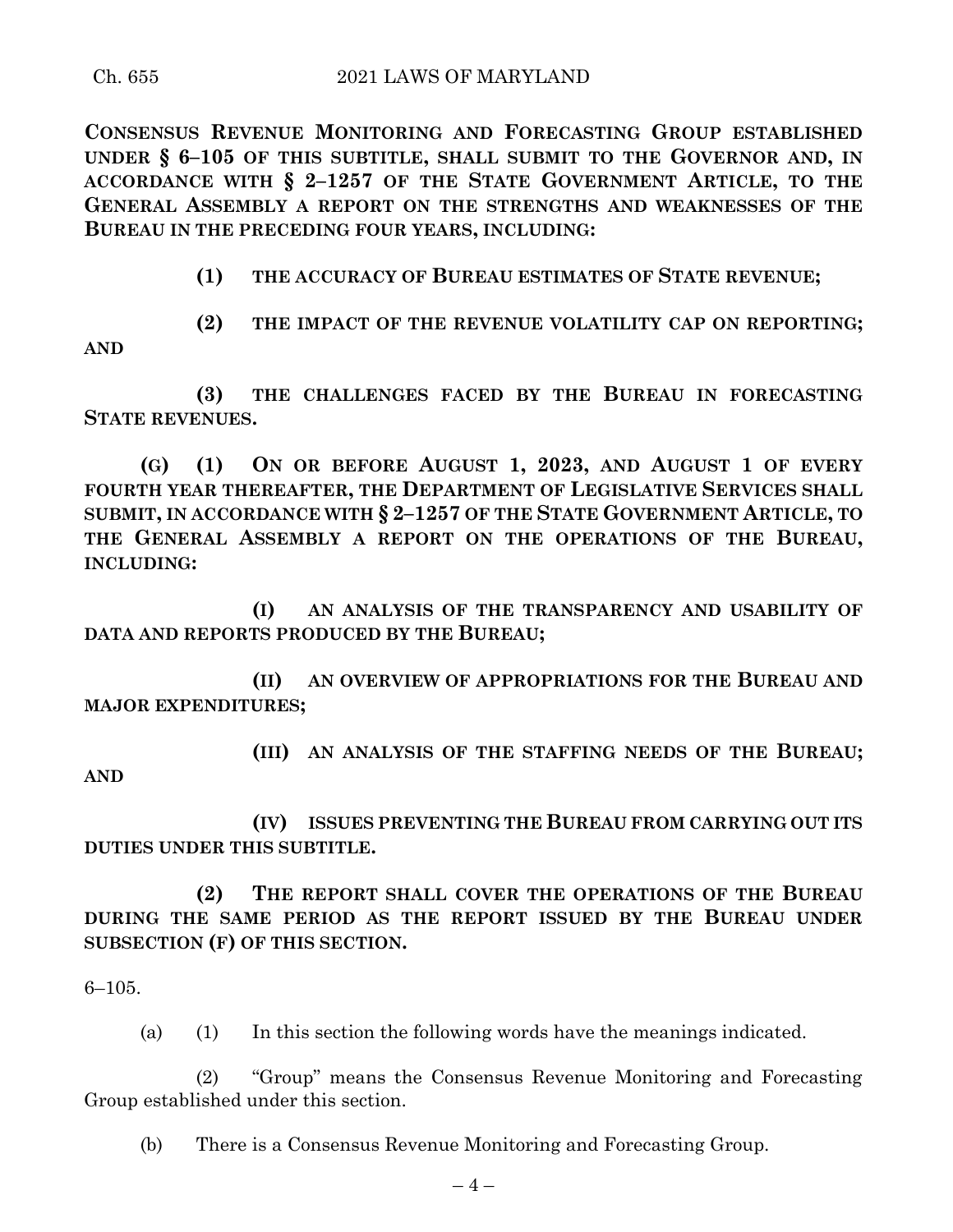(e) The Group and its constituent units shall:

- (1) review and analyze attainment of revenues on a monthly basis;
- (2) advise and collaborate with the Bureau:

(i) in the development of revenue forecasts and any necessary revisions to those forecasts; and

(ii) in the performance of any pertinent studies or analyses as requested by the Chief or as directed by the Board; **[**and**]**

(3) develop and recommend to the Bureau a methodology for determining the State share of nonwithholding income tax revenues for each fiscal year**; AND**

## **(4) BEFORE A NEW CHIEF IS APPOINTED, REVIEW AND EVALUATE CANDIDATES FOR THE POSITION**.

(f) To assist the Group in performing its function, the Comptroller and the Bureau shall:

(1) within 7 calendar days after the end of each month, provide to members of the Group detailed data on revenue collections; **[**and**]**

(2) before any document relating to the work of the Bureau is published, provide a draft of the document to the members of the Group for review and comment**; AND**

## **(3) AT THE REQUEST OF THE GROUP, PROVIDE RESEARCH AND ANALYSIS OF PARTICULAR ISSUES IDENTIFIED BY THE GROUP IN THE COURSE OF ITS DUTIES**.

6–106.

(a) (1) In this section, "nonwithholding income tax revenues" means the State share of income tax quarterly estimated and final payments with returns made by individuals, as defined in § 10–101 of the Tax – General Article.

(2) "Nonwithholding income tax revenues" does not include:

(i) the county share of income tax quarterly estimated and final payments with returns made by individuals;

- (ii) income tax payments made by corporations;
- (iii) income tax refunds paid to individuals or corporations; or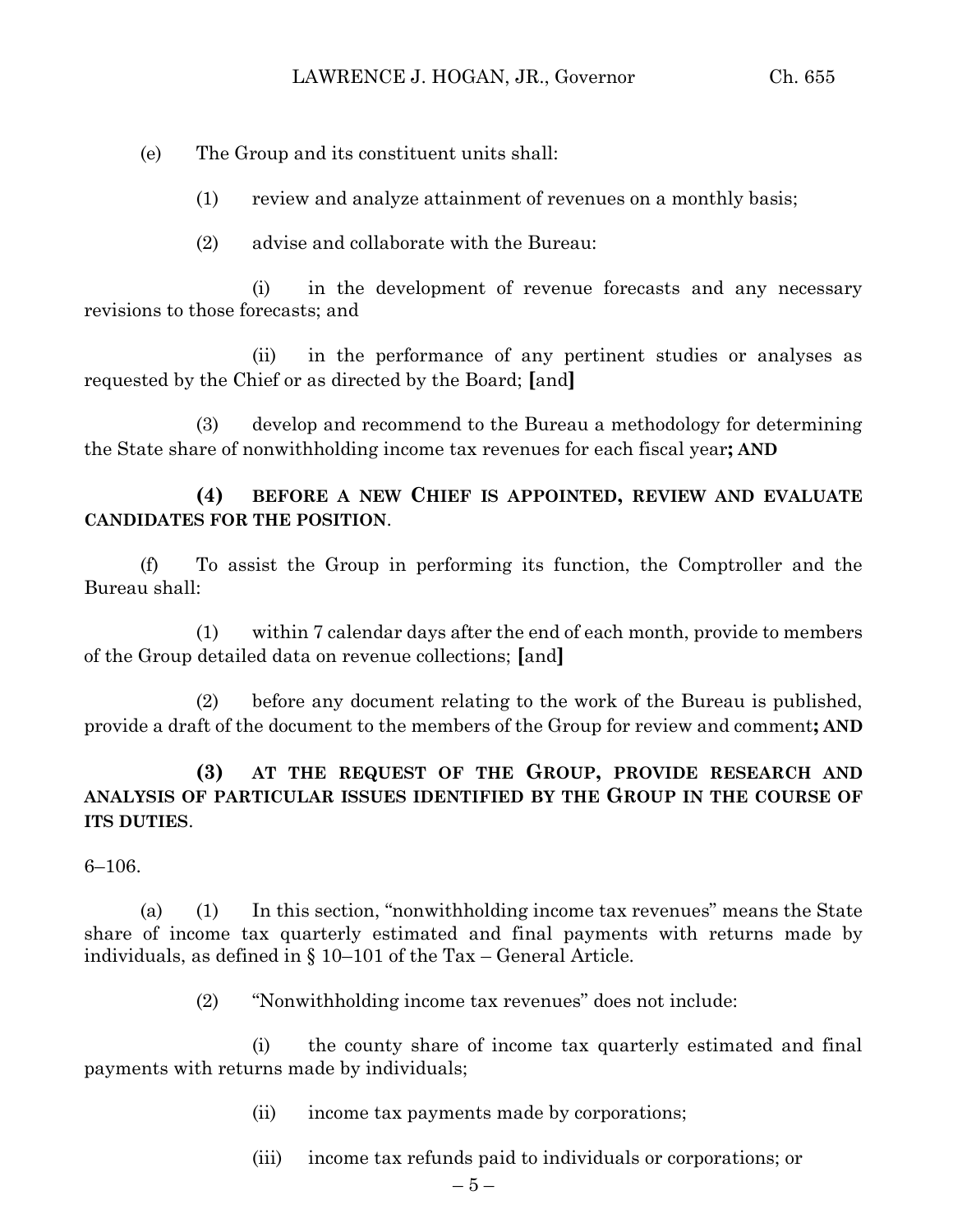(iv) income tax withholding.

(a–1) The Board shall:

- (1) study the information that the Bureau provides; and
- (2) consider the recommendations of the Bureau.

(b) (1) In December, March, and September of each year, the Board shall submit to the Governor and, in accordance with  $\S 2$ –1257 of the State Government Article, to the General Assembly, a report that:

(i) contains an itemized statement of the estimated State revenues from all sources for the fiscal year following the fiscal year in which the report is made; and

(ii) includes any recommendations of the Board.

(2) (i) Subject to subparagraph (ii) of this paragraph, the Governor shall state the most recent estimates of revenues reported by the Board in the proposed budget and any supplemental budget submitted to the General Assembly.

(ii) If the Governor uses different estimates of revenues in the formulation of the proposed budget and any supplemental budget submitted to the General Assembly than those reported by the Board, a statement providing an explanation as to the differences shall be included together with those submissions.

(3) The report required under paragraph (1) of this subsection shall include estimated revenues from nonwithholding income taxes calculated in accordance with § 6–104(e) of this subtitle.

(c) The Board shall approve a methodology for determining the State share of nonwithholding income tax revenues for each fiscal year.

**(D) (1) ON OR BEFORE JULY 31 EACH YEAR, THE BOARD, IN COORDINATION WITH THE CHIEF, SHALL SCHEDULE THE BOARD'S ANNUAL MEETINGS FOR MARCH, DECEMBER, AND SEPTEMBER OF THAT FISCAL YEAR.**

**(2) NOT LATER THAN 5 DAYS BEFORE THE SCHEDULED DATE OF THE MEETING, THE BOARD, ON THE RECOMMENDATION OF THE CHIEF, MAY RESCHEDULE A MEETING UNDER THIS SUBSECTION.**

**(3) NOTICE OF A MEETING RESCHEDULED UNDER PARAGRAPH (2) OF THIS SUBSECTION SHALL:**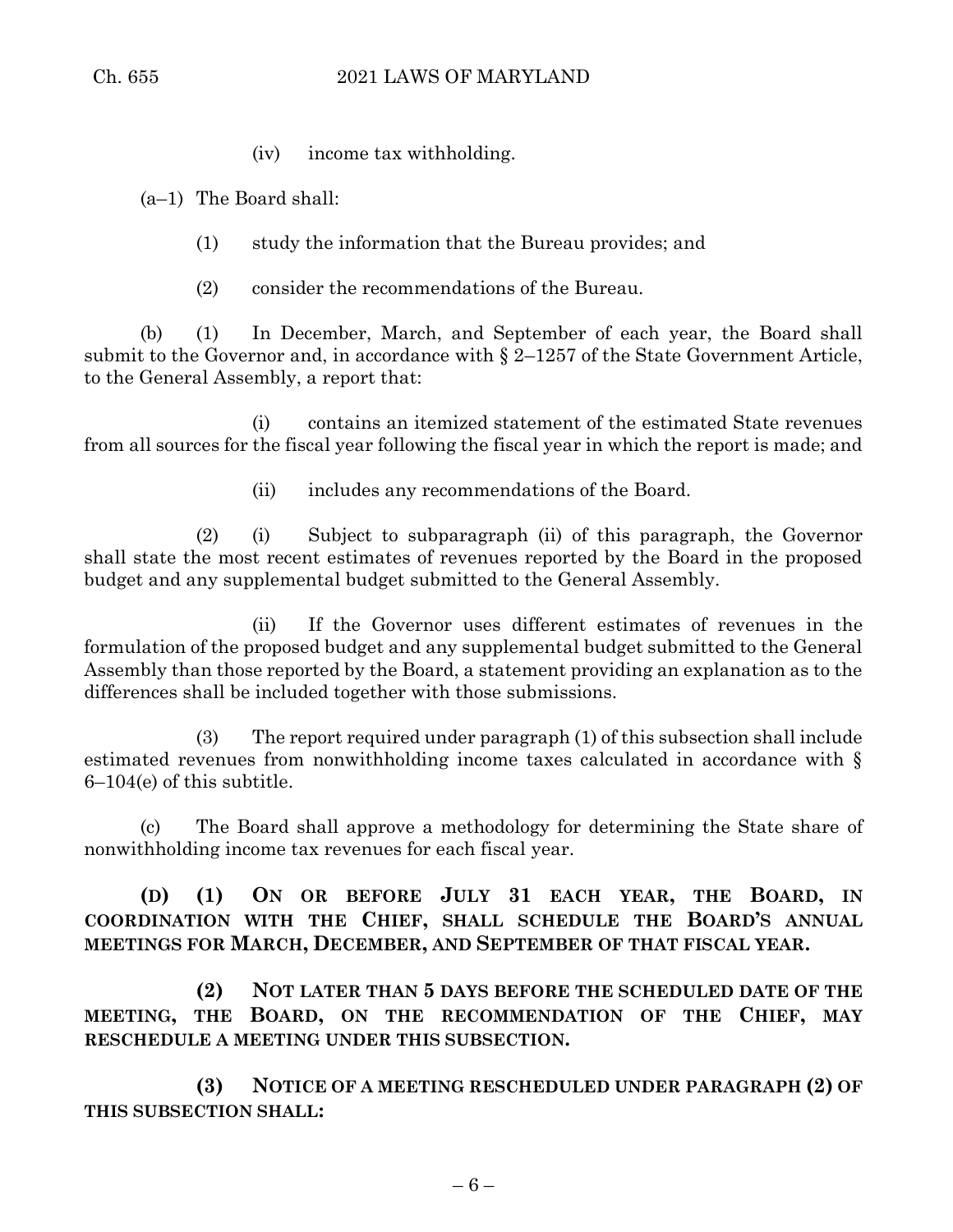**(I) BE POSTED TO THE WEBSITE ESTABLISHED UNDER SUBSECTION (E) OF THIS SECTION; AND**

**(II) INCLUDE A STATEMENT FROM THE CHIEF CONCERNING THE REASON THE MEETING IS RESCHEDULED.**

**(E) THE BOARD SHALL DEVELOP AND MAINTAIN A WEBSITE THAT:**

**(1) PROVIDES ACCESS TO THE REVENUE ESTIMATES, PROJECTIONS, AND REPORTS DEVELOPED BY THE BOARD;**

**(2) PROVIDES A SCHEDULE OF UPCOMING BOARD MEETINGS AND AGENDAS FOR OPEN MEETINGS OF THE BOARD;**

**(3) PROVIDES LINKS TO LIVE VIDEO STREAMING OF EACH OPEN MEETING OF THE BOARD;**

**(4) PROVIDES A COMPLETE AND UNEDITED ARCHIVED VIDEO RECORDING OF EACH OPEN MEETING FOR WHICH LIVE VIDEO STREAMING WAS MADE AVAILABLE UNDER ITEM (3) OF THIS SUBSECTION FOR A MINIMUM OF 5 YEARS AFTER THE DATE OF THE MEETING;**

**(5) PROVIDES ACCESS TO REPORTS AND PROJECTIONS OF THE GENERAL FUND OF THE STATE AND THE FOLLOWING SPECIAL FUNDS:**

**(I) THE BLUEPRINT FOR MARYLAND'S FUTURE FUND ESTABLISHED UNDER § 5–219 OF THE EDUCATION ARTICLE;**

**(II) THE EDUCATION TRUST FUND ESTABLISHED UNDER § 9–1A–30 OF THE STATE GOVERNMENT ARTICLE; AND**

**(III) THE TRANSPORTATION TRUST FUND ESTABLISHED UNDER § 3–216 OF THE TRANSPORTATION ARTICLE;**

**(6) PROVIDES ACCESS TO REPORTS AND PROJECTIONS OF APPROPRIATIONS FOR, DISTRIBUTIONS FROM, AND FUNDS MAINTAINED BY PROGRAM OPEN SPACE; AND**

**(7) PROVIDES ANY OTHER INFORMATION THE BOARD CONSIDERS RELEVANT.**

SECTION 2. AND BE IT FURTHER ENACTED, That this Act shall take effect October 1, 2021.